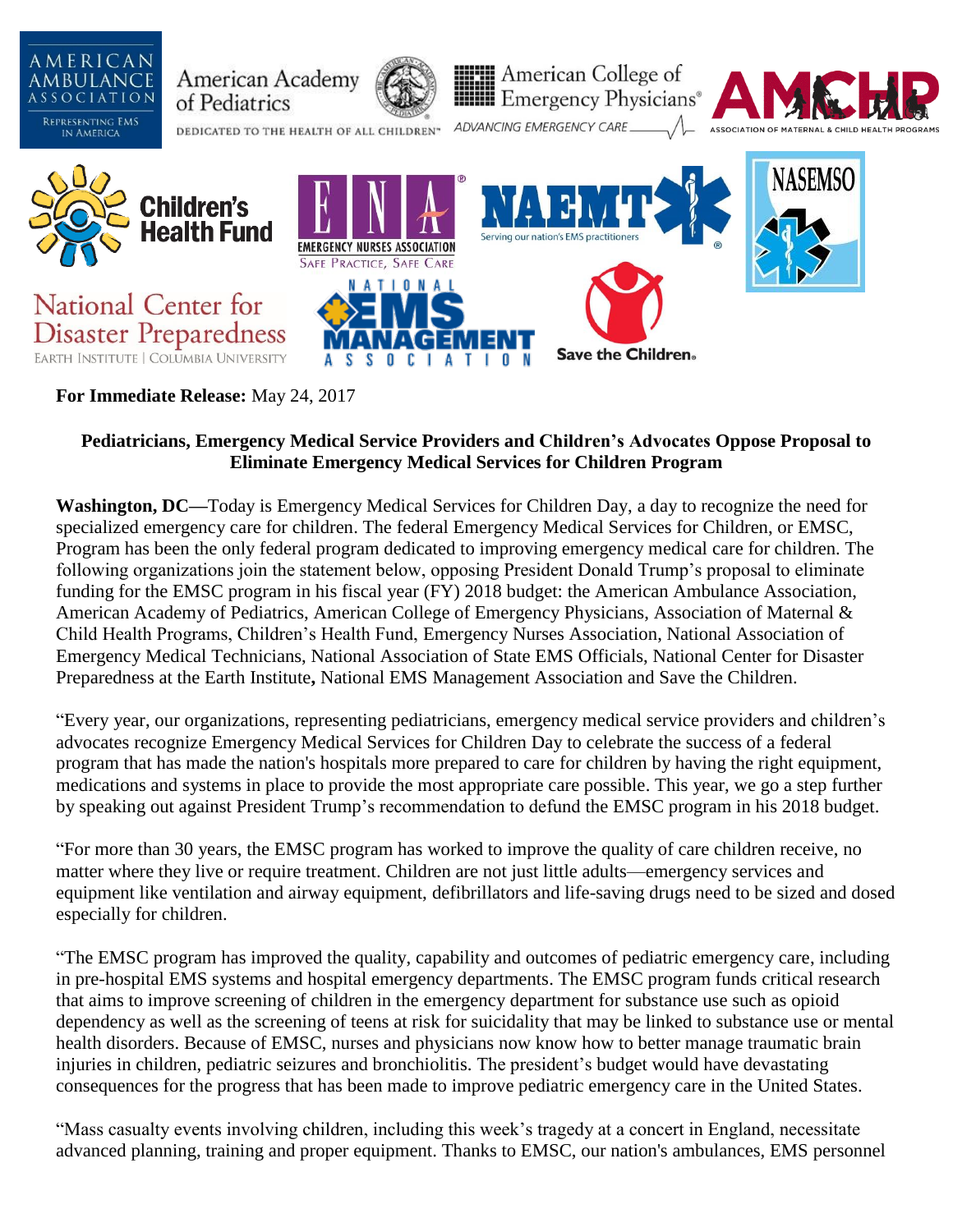and emergency departments are better equipped and trained to treat children. We reject President Trump's proposal and urge Congress to do the same. We look forward to Congress fully funding the EMSC program in FY 2018 so that children and adolescents are not left behind during their most critical times of need."

###

#### **American Ambulance Association**

*The AAA was formed in 1979 in response to the need for improvements in medical transportation and emergency medical services. The American Ambulance Association represents hundreds of ambulance services across the United States that participate in emergency and nonemergency care and medical transportation. The Association serves as a voice and clearinghouse for ambulance services, and views prehospital care not only as a public service, but also as an essential part of the total public health care system.*

**AAA media contact:** Amanda Riordan (703-610-9018; [ariordan@the-aaa.org\)](mailto:ariordan@the-aaa.org)

# **American Academy of Pediatrics**

*The American Academy of Pediatrics is an organization of 66,000 primary care pediatricians, pediatric medical subspecialists and pediatric surgical specialists dedicated to the health, safety and well-being of infants, children, adolescents and young adults. For more information, visit www.aap.org and follow us on Twitter @AmerAcadPeds.*

**AAP media contact**: Jamie Poslosky (202-724-3301; [jposlosky@aap.org\)](mailto:jposlosky@aap.org)

#### **American College of Emergency Physicians**

*ACEP is the national medical specialty society representing emergency medicine. ACEP is committed to advancing emergency care through continuing education, research and public education. Headquartered in Dallas, Texas, ACEP has 53 chapters representing each state, as well as Puerto Rico and the District of Columbia. A Government Services Chapter represents emergency physicians employed by military branches and other government agencies.* 

**ACEP media contact:** Laura Gore (202-370-9290; [lgore@acep.org\)](mailto:lgore@acep.org)

# **Association of Maternal & Child Health Programs**

*The Association of Maternal & Child Health Programs is a national resource, partner and advocate for state public health leaders and others working to improve the health of women, children, youth and families, including those with special health care needs. AMCHP's members come from the highest levels of state government and include directors of maternal and child health programs, directors of programs for children with special health care needs and other public health leaders who work with and support state maternal and child health programs.*

**AMCHP media contact: Patrick Boyle (**202-266-3036; [pboyle@amchp.org\)](mailto:pboyle@amchp.org)

# **Children's Health Fund**

*Children's Health Fund is committed to delivering high quality health care to America's most disadvantaged children through development and support of innovative, comprehensive primary care programs, eliminating "health barriers to learning", responding to the needs of vulnerable children impacted by major public health crises and improving the health and well-being of children through advocacy and public education efforts.*

**CHF media contact:** John Decarvalho (212-535-9400; [jdecarvalho@chfund.org\)](mailto:jdecarvalho@chfund.org)